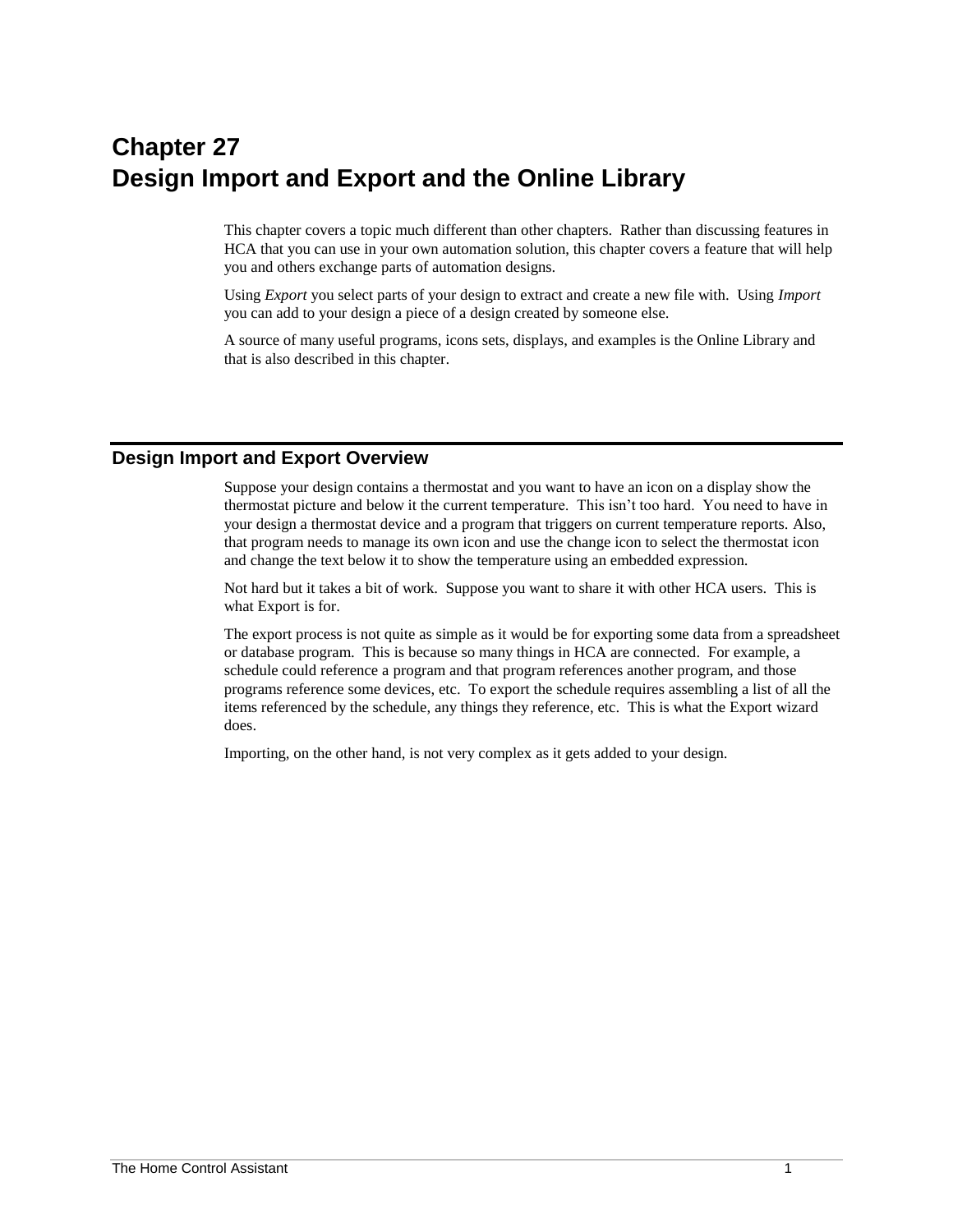# **Export Wizard**

The export wizard is a simple multi step wizard. To start the wizard, press the *Export* button in the ribbon *Design* category. The first step of the wizard begins the process.

Each time your export, the set of programs and options selected are saved and you can choose the settings from a past export from the dropdown. If you use "New Export" a new set of export parameters are captured.

| Design Export - Step 1 of 4                                                                                                                                                                                                                                                                                                                                                                                                                                                      | $\overline{\mathbf{x}}$ |  |  |  |  |  |
|----------------------------------------------------------------------------------------------------------------------------------------------------------------------------------------------------------------------------------------------------------------------------------------------------------------------------------------------------------------------------------------------------------------------------------------------------------------------------------|-------------------------|--|--|--|--|--|
| Export is used to extract parts of your design for use elsewhere. You may have programs to share that other users might find useful.                                                                                                                                                                                                                                                                                                                                             |                         |  |  |  |  |  |
| When exporting a program for example, the program may reference other programs, devices, variables, etc. This export tool collects<br>all the referenced items and exports them all. Sometimes this may export more than you want and in a later step you can eliminate<br>items that "tagged along" which what you selected to export. HCA figures out those elements that "tag along" so all you need to<br>is to select what you want to export and HCA figures out the rest. |                         |  |  |  |  |  |
| If you are exporting for your use only, none of this info below is needed but if you want to include the export in the online HCA library<br>then you should fill in the details.                                                                                                                                                                                                                                                                                                |                         |  |  |  |  |  |
| Use settings from export at: New export                                                                                                                                                                                                                                                                                                                                                                                                                                          |                         |  |  |  |  |  |
| Export for submission to the HCA program library<br>What is the HCA Program Library?                                                                                                                                                                                                                                                                                                                                                                                             |                         |  |  |  |  |  |
| Package Name:<br>Author:                                                                                                                                                                                                                                                                                                                                                                                                                                                         |                         |  |  |  |  |  |
| Short Description:                                                                                                                                                                                                                                                                                                                                                                                                                                                               |                         |  |  |  |  |  |
| <b>HCA Version Required:</b><br>Suggested Keywords:                                                                                                                                                                                                                                                                                                                                                                                                                              |                         |  |  |  |  |  |
| Requirements:                                                                                                                                                                                                                                                                                                                                                                                                                                                                    |                         |  |  |  |  |  |
|                                                                                                                                                                                                                                                                                                                                                                                                                                                                                  |                         |  |  |  |  |  |
| Link:                                                                                                                                                                                                                                                                                                                                                                                                                                                                            |                         |  |  |  |  |  |
| Full Description:                                                                                                                                                                                                                                                                                                                                                                                                                                                                |                         |  |  |  |  |  |
|                                                                                                                                                                                                                                                                                                                                                                                                                                                                                  |                         |  |  |  |  |  |
| $>$ Next<br>< Back<br>Finish<br>Cancel                                                                                                                                                                                                                                                                                                                                                                                                                                           |                         |  |  |  |  |  |

In this first step you decide if you are creating an export just for yourself or as a submission to the HCA Online library to share with others.

#### Library submissions

When preparing a submission for the library be aware that the export should, if possible, be all about programs and global variables used by the programs. It is possible to also include in the package devices, groups, keypads, non-device displays (HTML, tiled) but you should carefully consider any non-program elements.

The goal is to use the advanced features of HCA programs – parameters, local variables, tags – to create programs that can be imported into other designs and then "just work".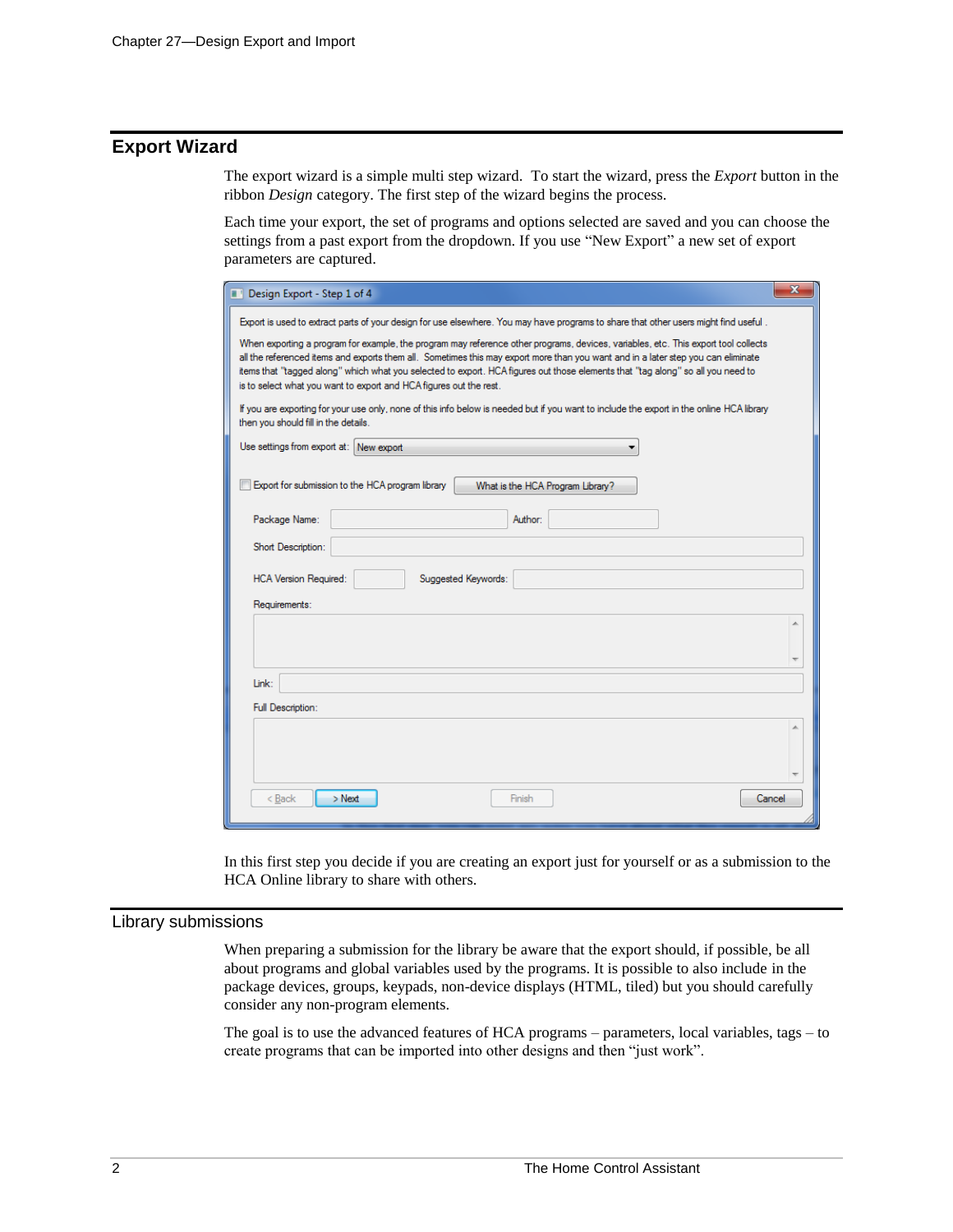The most important point when preparing a submission to the library is to completely fill out the "Notes" tab for each program and to provide "help text" for each program parameter and global variable. Refer to the user guide programs chapter.

The items you should fill out are:

- Name a name to identify this package. This is important that it be description but not too long. If a subsequent version of the package is made for the library the package name can't change so give it some careful thought.
- Short description one-line description of the package function.
- Long description more complete description if needed.
- Requirements any specific requirements (hardware, software, etc) that the user would need to use this.
- Keywords not used at this time but as the library gets larger this will help in searching.
- HCA Version required if the package uses features only available in the named or later version to operate correctly.
- Web link for more complex packages there may be additional documentation or to hardware references.

Export for the library creates two files: One with type HCE (or HCLASS) and another with type JSON. The JSON file contains package info plus info about each program in the package. All that is produced automatically from what is provided from the program "notes" tabs, the parameter help text and default values, and the global variable help text.

When you tick the "for library" checkbox during the export, the export UI only allows for selection of:

- Programs
- HCA keypads
- IR Keypads
- HTML Displays
- Tiled Displays containing no icon or power graph tiles

If any object selected for export references a device or group, those will "tag along" in the export.

Variables "tag along" in the export if explicitly referenced in a program element. Text based variable usage (Compute or Compute-Test or when enclosed in %'s in text strings in elements) are not examined for variable references. This shouldn't matter as HCA creates variables as needed when those expressions are executed. If variables require explicit initialization it is best if the programs in the package handle it themselves, include an initialization program, and tell user to use it, or instructions on how to use the variable inventory to set the appropriate values.

When preparing a package for library submission, the package name, author, and "Short description" must be filled in. Short description limited to 200 characters.

The "keywords" are just that – each word is taken as a key. These may be used in the future for searching. Separate each word with a blank. Some suggested keywords are:

- Utility (general stuff)
- Text (for text processing functions)
- Design (things that work with a design)
- **Insteon**
- UPB
- X10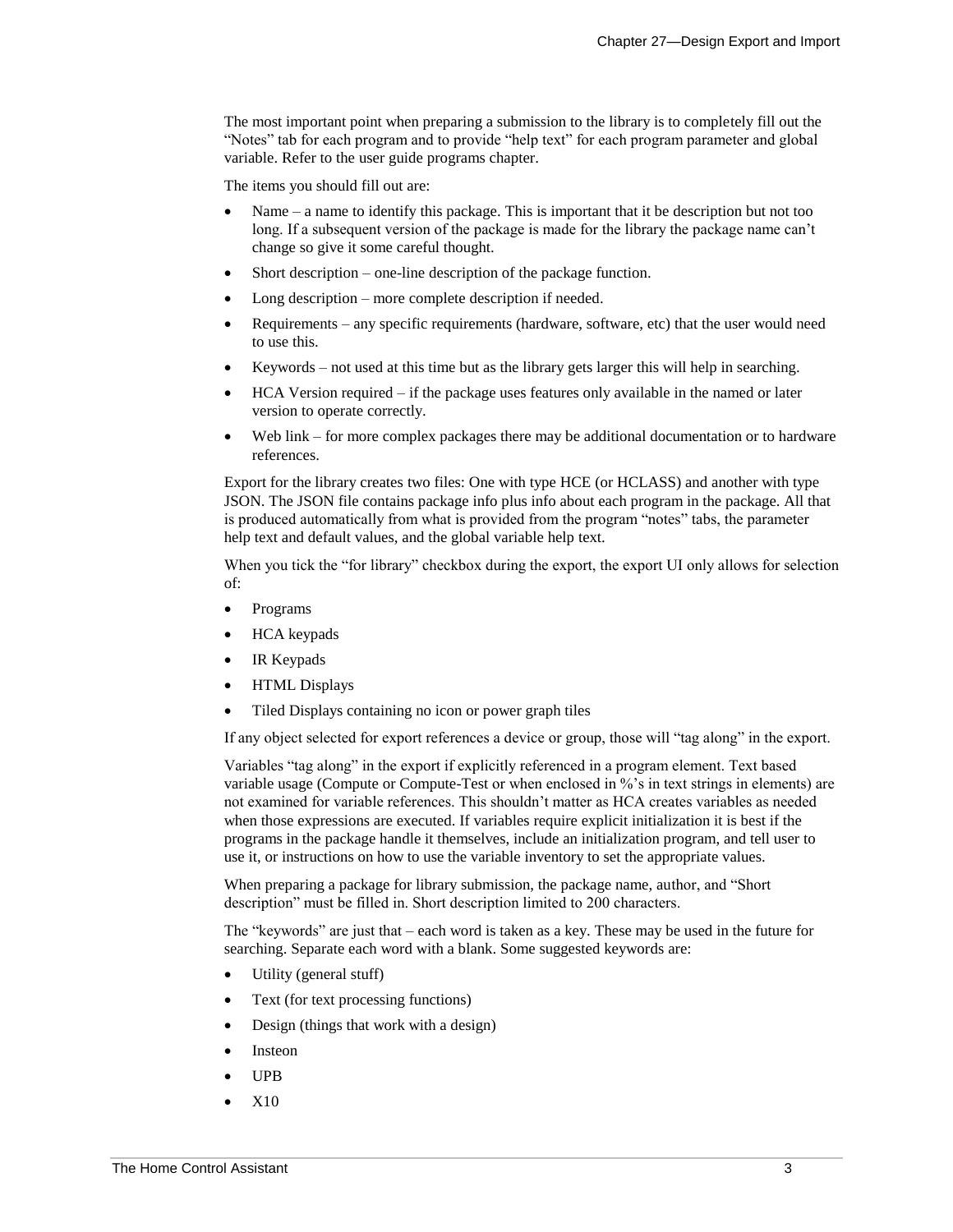- Hue
- Example
- <specific room name if applicable to a room type> e.g. Garage, Bedroom, Bath
- **Weather**
- **Icon**
- HTML

User classes are also placed in the library and the requirements for them are a bit different. Refer to the Technical note on User Classes for more information.

#### What gets exported

The next step of the wizard is where the action is: you select what you want to export:

| Design Export - Step 2 of 4                                                                                                                                                                                                                                                                                                                                                                                                                      | Move any design elements you want to export from the left list to the right. When a design element is selected for export the other | x      |
|--------------------------------------------------------------------------------------------------------------------------------------------------------------------------------------------------------------------------------------------------------------------------------------------------------------------------------------------------------------------------------------------------------------------------------------------------|-------------------------------------------------------------------------------------------------------------------------------------|--------|
| elements that form a complete set of what must be exported is shown in the bottom list.<br><b>Design Elements</b><br>Pam: House - OnLeave                                                                                                                                                                                                                                                                                                        | Selected for Export<br>Pam: Master Bedroom - Master bath1                                                                           |        |
| Pam: House - OnRetum<br>Pam: House - Outside Lights Paddle<br>Pam: House - Pathway Media to Bed<br>Pam: House - While Away<br>Pam: Master Bedroom - Double Click<br>Pam: Master Bedroom - Master bath2<br>Pam: Master Bedroom - Status Bath Switch<br>Pam: Motion - Any Motion<br>Pgm: Motion - Battery Check<br>Pgm: Motion - Battery Check 1<br>Pam: Motion - Motion Dinina<br>Pam: Motion - Motion Dinina 2<br>Pam: Motion - Motion Down Bath | ▲<br>$\rightarrow$<br>$\leq$                                                                                                        |        |
| Export references: These items are exported to make the selected design element fully functional<br>Dev: Master Bath - Mirror Lights<br>Dev: Master Bedroom - Motion detector<br>Flg: Go to bed running<br>Pam: Master Bedroom - Master bath 1<br>Pam: Master Bedroom - Master bath2                                                                                                                                                             |                                                                                                                                     |        |
| < Back<br>$>$ Next                                                                                                                                                                                                                                                                                                                                                                                                                               | Finish                                                                                                                              | Cancel |

In the top left list are all objects in your design that can be exported. Move the ones that you want to export to the left-hand list using the  $\rightarrow$  button.

In the lower list are all the referenced objects that "tag along" to also be exported. In this example, the one program to be exported *Master Bath1* references two devices and one variable, and two other programs, all of which will be exported to make it all work.

As described above, doing an export of one object – a program for example – also "tags along" lots of other pieces of your design. Sometimes that's ok and sometimes it can result in an unwieldy mess. Too many objects being exported renders it practically useless for someone to important.

In the next wizard step you have control over what is exported.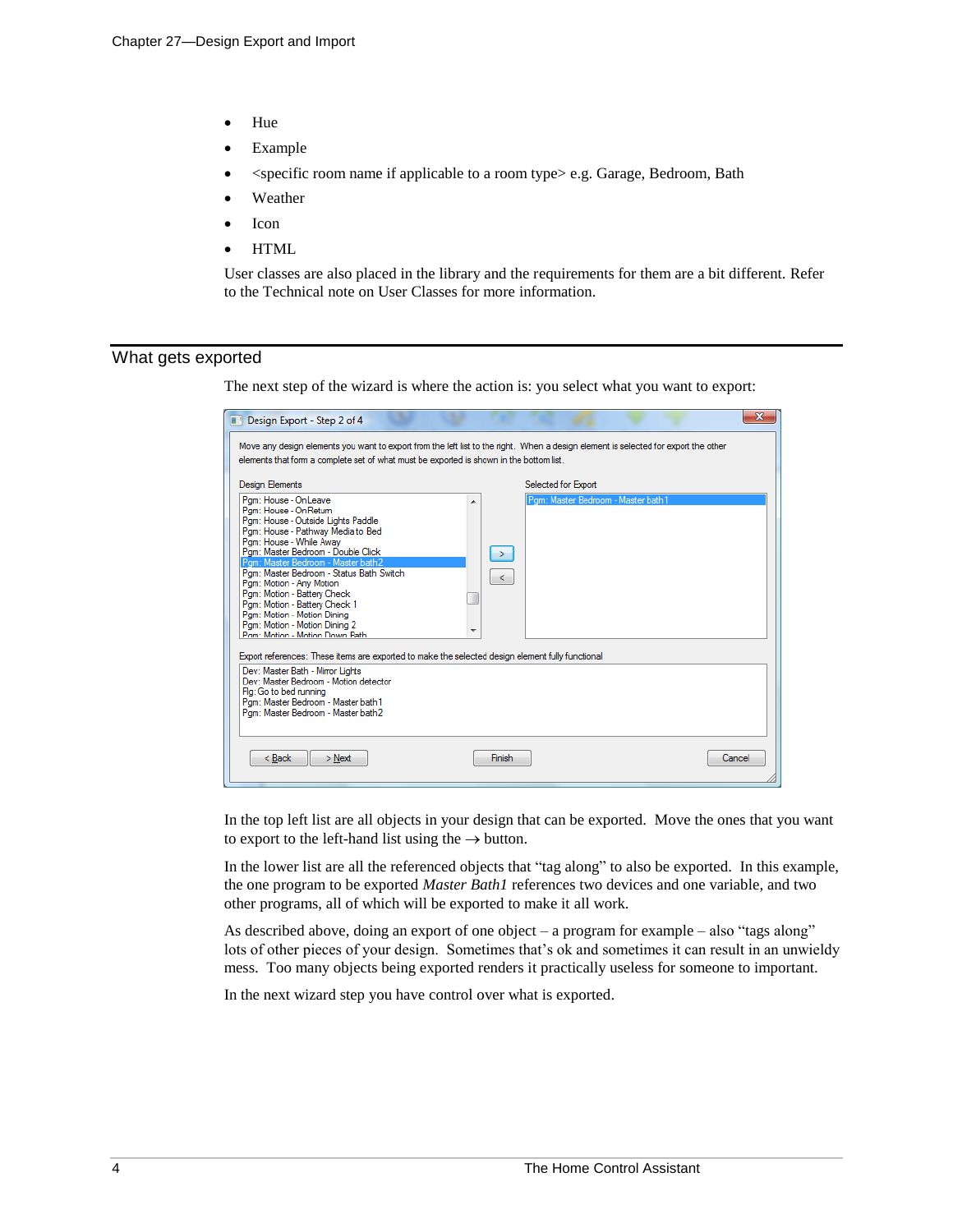|         | Design Export - Step 3 of 4<br>These design elements will be exported. You can disable the export of an element by marking it as Export = "No". Double click on the<br>"Yes" or "No" to toggle the setting. Press the Refresh button to see if other elements are effected by the change.<br>If you don't export all elements, this causes programs that reference missing elements to be marked as not ready to start, triggers and |           |        |
|---------|--------------------------------------------------------------------------------------------------------------------------------------------------------------------------------------------------------------------------------------------------------------------------------------------------------------------------------------------------------------------------------------------------------------------------------------|-----------|--------|
| Refresh | schedule entities that reference missing elements are dropped.                                                                                                                                                                                                                                                                                                                                                                       |           |        |
| Type    | Name                                                                                                                                                                                                                                                                                                                                                                                                                                 | Export?   |        |
| Device  | Master Bath - Mirror Lights                                                                                                                                                                                                                                                                                                                                                                                                          | Yes       |        |
| Flag    | Go to bed running                                                                                                                                                                                                                                                                                                                                                                                                                    | Yes       |        |
| Program | Master Bedroom - Master bath 1                                                                                                                                                                                                                                                                                                                                                                                                       | Yes       |        |
| Program | Master Bedroom - Master bath2                                                                                                                                                                                                                                                                                                                                                                                                        | Yes       |        |
| Device  | Master Bedroom - Motion detector                                                                                                                                                                                                                                                                                                                                                                                                     | <b>No</b> |        |
|         |                                                                                                                                                                                                                                                                                                                                                                                                                                      |           |        |
|         |                                                                                                                                                                                                                                                                                                                                                                                                                                      |           |        |
|         |                                                                                                                                                                                                                                                                                                                                                                                                                                      |           |        |
|         |                                                                                                                                                                                                                                                                                                                                                                                                                                      |           |        |
|         |                                                                                                                                                                                                                                                                                                                                                                                                                                      |           |        |
|         |                                                                                                                                                                                                                                                                                                                                                                                                                                      |           |        |
|         | < Back<br>$>$ Next<br>Finish                                                                                                                                                                                                                                                                                                                                                                                                         |           | Cancel |

When this step first appears, everything that the wizard has marked for export is listed. As the dialog says, you can double click on a row in the list to toggle the export from Yes to No and from No to Yes.

Sometimes when you disable one item from being exported then the entire list of what to export changes. For example, suppose you wanted to export program A. Program A references programs B and C. Program C references practically every device in your design. Even though program A uses program C, if you don't export program C then all those devices it references are also not exported.

After you make changes to the export list, the Update button reexamines what to export. In the above example after you disable export of program C then all the rows for the devices that are referenced by program C disappear.

But what happens when you take things away from export that are needed? The simple answer is that what is imported is not 100% operational. In the above example, program A had a *Start-Program* element fro program C. When program C not exported the *Start-Program* element in program A is not correctly configured and so program A is marked "Not ready to start". It is up to whoever imports the file to "fix things up". But that is often ok since the major work or concept of the export is preserved.

In the final step of the wizard you select the filename to save the export to. HCA Export files have a file type HCE.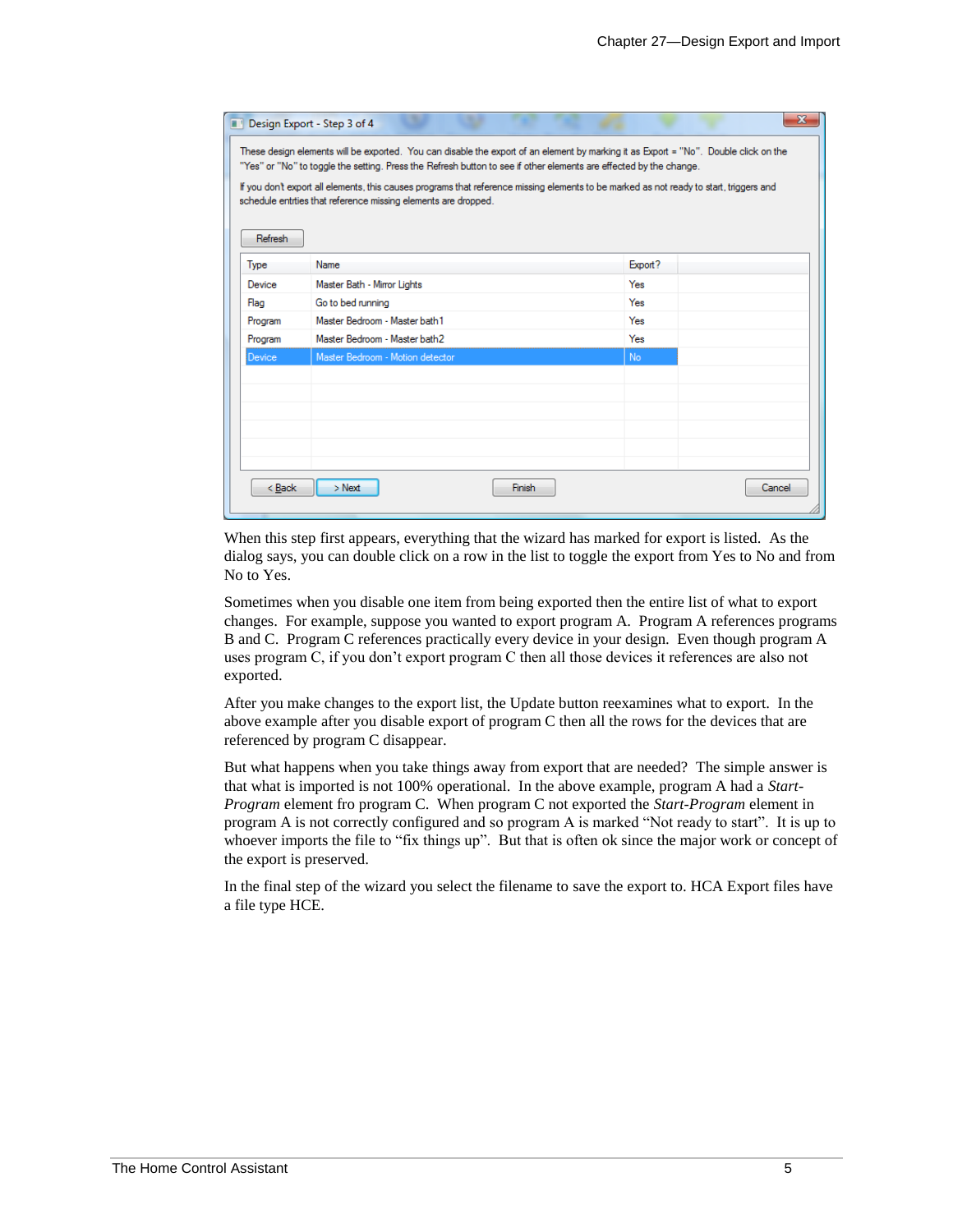

# **Importing from a File**

Importing is much simpler than exporting. To import design elements into your design, press the *Import* button in the ribbon *Design* category. Then browse to the file you want. When the import is complete this popup displays what was imported.

| $\mathbf{x}$<br><b>Import Complete</b><br>ш           |         |        |  |  |  |
|-------------------------------------------------------|---------|--------|--|--|--|
| These design elements have been added to your design. |         |        |  |  |  |
| Name                                                  | Type    | Action |  |  |  |
| Breathe                                               | Program | Added  |  |  |  |
| <b>Breathe Device</b>                                 | Program | Added  |  |  |  |
| Class Implementation                                  | Program | Added  |  |  |  |
| <b>Discover</b>                                       | Program | Added  |  |  |  |
| Pulse                                                 | Program | Added  |  |  |  |
| <b>Pulse Device</b>                                   | Program | Added  |  |  |  |
| Set Color                                             | Program | Added  |  |  |  |
| Set Color Device                                      | Program | Added  |  |  |  |
|                                                       |         |        |  |  |  |
|                                                       |         |        |  |  |  |
|                                                       |         |        |  |  |  |
|                                                       |         |        |  |  |  |
|                                                       |         |        |  |  |  |
|                                                       |         |        |  |  |  |
|                                                       |         |        |  |  |  |
|                                                       |         |        |  |  |  |
| Close                                                 |         |        |  |  |  |

The items go into the same folders that were used when the export was created.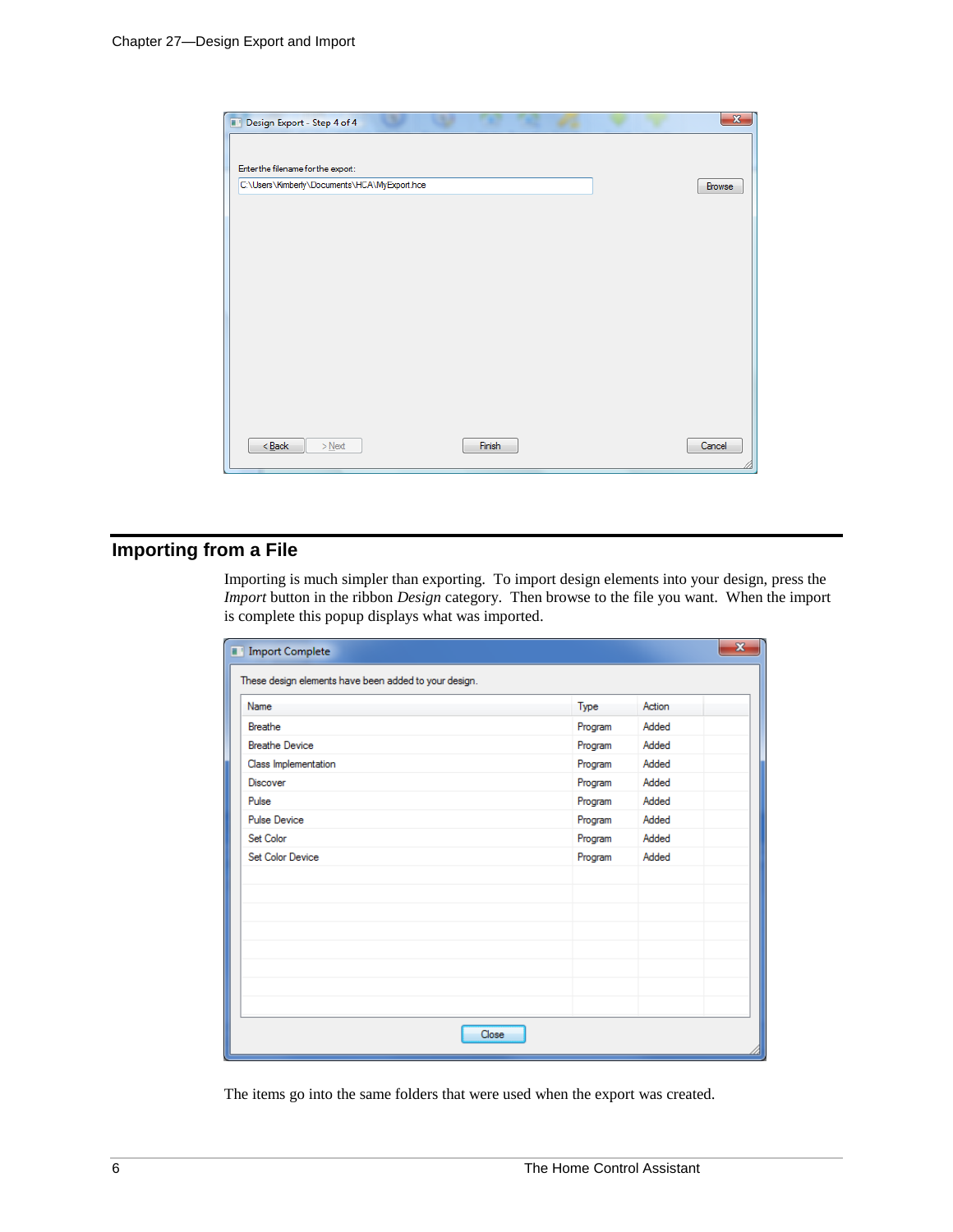### **Importing from the Online Library**

Each library entry is called a "package". That package may contain multiple related objects. For example, a set of programs that are designed to operate together.

| $\blacksquare$                |                                                                                                                                                                      |                                            |  |                                                                                      |                | <b>HCA Online Library</b> |                                                                                                                          |                 |                | ×           |
|-------------------------------|----------------------------------------------------------------------------------------------------------------------------------------------------------------------|--------------------------------------------|--|--------------------------------------------------------------------------------------|----------------|---------------------------|--------------------------------------------------------------------------------------------------------------------------|-----------------|----------------|-------------|
| ۰<br>Name                     | Description                                                                                                                                                          |                                            |  |                                                                                      | Version        | Author                    | Added                                                                                                                    | Rating - 0 to 5 | # Downloads    | Status      |
| LIFX                          |                                                                                                                                                                      | Implements LIFX color changing light bulbs |  |                                                                                      |                | <b>HCA Central</b>        | 2018-09-17 13:52:44                                                                                                      |                 | $\overline{2}$ | available   |
| Weather Log                   |                                                                                                                                                                      |                                            |  | Creates a log file of weather data captured every hour                               | $\overline{2}$ | <b>HCA</b> central        | 2018-09-26 19:02:56                                                                                                      | $\bar{a}$       | 3              | available   |
|                               |                                                                                                                                                                      |                                            |  |                                                                                      |                |                           |                                                                                                                          |                 |                |             |
|                               |                                                                                                                                                                      |                                            |  |                                                                                      |                |                           |                                                                                                                          |                 |                |             |
|                               |                                                                                                                                                                      |                                            |  |                                                                                      |                |                           |                                                                                                                          |                 |                |             |
|                               |                                                                                                                                                                      |                                            |  |                                                                                      |                |                           |                                                                                                                          |                 |                |             |
|                               |                                                                                                                                                                      |                                            |  |                                                                                      |                |                           |                                                                                                                          |                 |                |             |
| <b>Import Selected</b>        |                                                                                                                                                                      |                                            |  |                                                                                      |                |                           |                                                                                                                          |                 |                | See Reviews |
|                               |                                                                                                                                                                      | Show: All                                  |  | ٧                                                                                    |                |                           |                                                                                                                          |                 |                |             |
| Version: 1<br>Keywords: Class | <b>Author: HCA Central</b><br>Added to Library: 2018-09-17 13:52:44<br><b>HCAVersion needed: 15.0</b><br><b>Extra Info Link: Here</b><br><b>Package Description:</b> |                                            |  | Requirements: Before using this class, install the LIFX lights using their software. |                |                           |                                                                                                                          |                 |                |             |
|                               |                                                                                                                                                                      |                                            |  | This is all found at the LIFX developer site. See link.                              |                |                           | In order to use this package effectively, you should understand the concepts of LIFX in how you name devices and colors. |                 |                |             |
|                               |                                                                                                                                                                      |                                            |  |                                                                                      |                |                           |                                                                                                                          |                 |                | Close       |

To access the library, from the *Tools* ribbon category, press the *Library Browse/Import* button.

In the top section of the dialog are listed, one per row, the contents of the library. When you select a row in the list, information about what the package contains and notes on its use show in the lower section.

To see a filtered list of the library, change the *Show* dropdown to list only utility packages, icon packages, or class implementations.

To import a package, select the package desired and press the *Import Selected* button.

The objects in the package are placed into the folder/room designated by the package creator. That folder/room is created if it doesn't exist. If a display of the same name exists, and so can't be used as a folder for the import, then a folder named "Import" is created and used. After the import you are free to rename the folder and/or the items in it.

Each imported object saves the package name, import date and time, and library version it came from, and can be seen on the "Name" tab of the object properties dialog.



Please provide a name for this program. The name you enter identifies it in your home design. For example you might use Get Me Up!, Dinner Time, etc.

Available to external assistants with friendly name:

Weather Log Each Hour

[ Imported as part of package "Weather Log" version 2 on 10/1/2018 3:22 PM ]